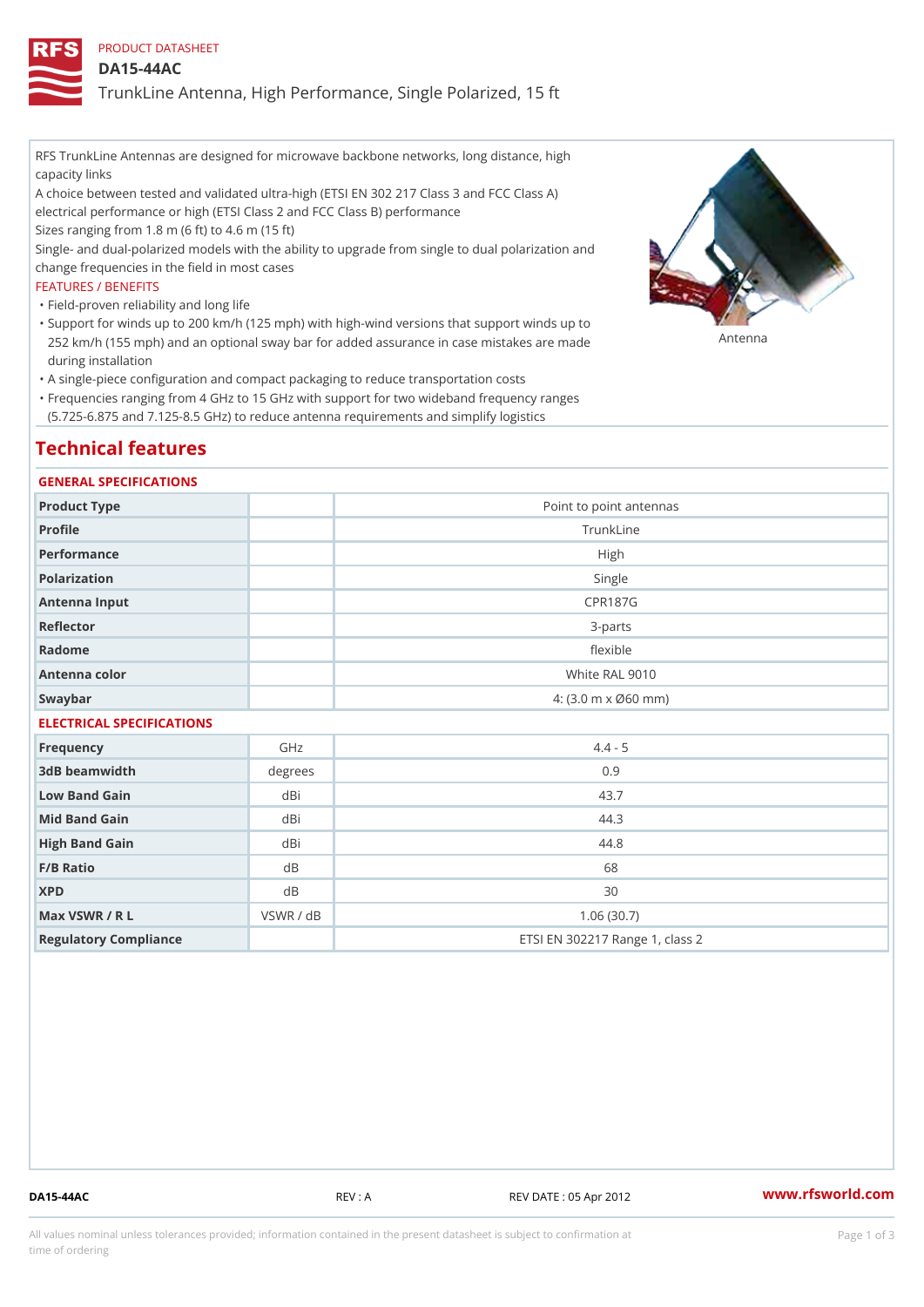## PRODUCT DATASHEET

### DA15-44AC

TrunkLine Antenna, High Performance, Single Polarized, 15 ft

| Diameter                           | ft $(m)$     | 15(4.6)                                           |
|------------------------------------|--------------|---------------------------------------------------|
| Elevation Adjustment               | degrees      | ± 5                                               |
| Azimuth Adjustment                 | degrees      | ± 5                                               |
| Polarization Adjustment            | degrees      | ± 5                                               |
| Mounting Pipe Diameter<br>minimaum | $mm$ (in)    | 219(8.6)                                          |
| Mounting Pipe Diameter<br>maximum  | $mm$ (in)    | 219(8.6)                                          |
| Approximate Weight                 | kg(lb)       | 750 (1650)                                        |
| Survival Windspeed                 | $km/h$ (mph) | 200 (125)                                         |
| Operational Windspeed              | $km/h$ (mph) | 190 (118)                                         |
| <b>STRUCTURE</b>                   |              |                                                   |
| Radome Material                    |              | PVC coated fabric                                 |
| FURTHER ACCESSORIES                |              |                                                   |
| optional Swaybar                   |              | 0: (not applicable)                               |
| Further Accessories                |              | SMA-SKO-UNIVERSAL-L : Universal sway bar fixation |

| Dimension A                                         | m m<br>(i n)             | 4757 (188)  |
|-----------------------------------------------------|--------------------------|-------------|
| Dimension B                                         | m m<br>(i n)             | 2360 (93.3) |
| Dimension C                                         | m m<br>(i <sub>n</sub> ) | 855 (33.8)  |
| Dim D-<br>$219$ m m $(8.5$ $-$ i r $)$ P ii p $\ge$ | m m                      | 294 (11.6)  |
| Dimension_E                                         | m m<br>(in)              | 455 (17.9)  |
| Dimension F                                         | m m<br>(in               | 1690 (66.8) |

DA15-44AC REV : A REV : A REV DATE : 05 Apr 2012 WWW.rfsworld.com